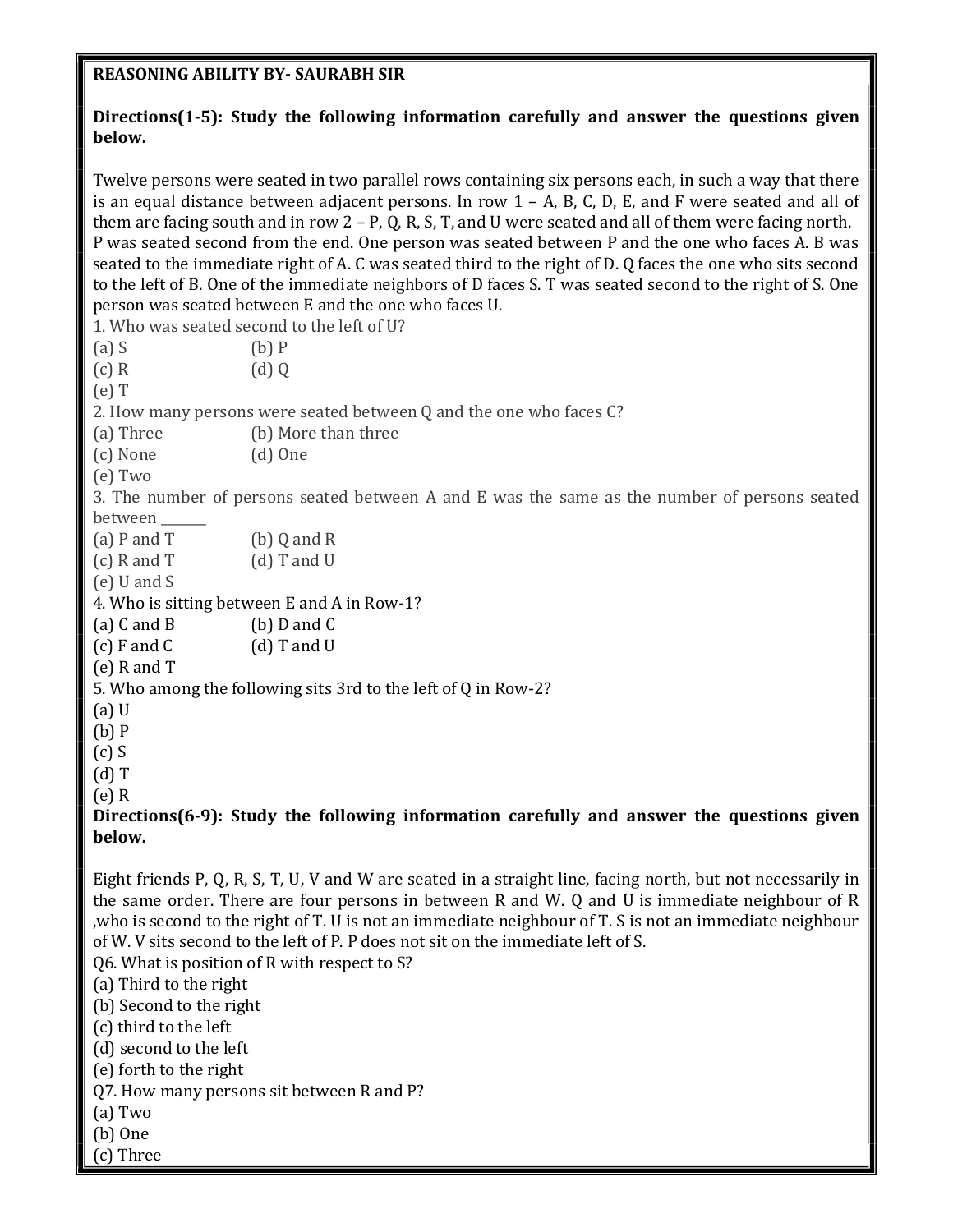(d) Four (e) No one Q8. Who sits second to the right of Q (a) T  $(b)$  S (c) P (d) W (e) U Q9. Who among the following sits at extreme end of the row? (a) Q (b) V (c) P (d) T (e) S 10.In the word 'TRANQUIL', how many pairs of the letters have the same number of letters between them in the word as in alphabet? (a) Four (b) Two (c) One (d) Three (e) More than four Direction (11-15): Answer the following questions referring to the symbolletter- number sequence given below: 11. How many symbols are there in the above sequence which are immediately preceded by a number and immediately followed by a consonant? (a) None (b) Two (c) One (d) Three (e) None of these 12. What should come in place of the question mark (?) in the following sequence? 13^ 80Y 7 A9P (a) Z2C (b) C2O (c) Z\$C (d) Z\$5 (e) None of these 13. Which of the following is exactly middle between the seventh element from the right end and sixth element from the left end? (a) Z. (b) 2  $(c)$  \$ (d) P. (e) None of these 14. Which of the following is the fifth element to the left of the ninth element from the right end in the above sequence? (a) 2 (b) P.  $(c)$  \$  $(d)$   $*$ (e) None of these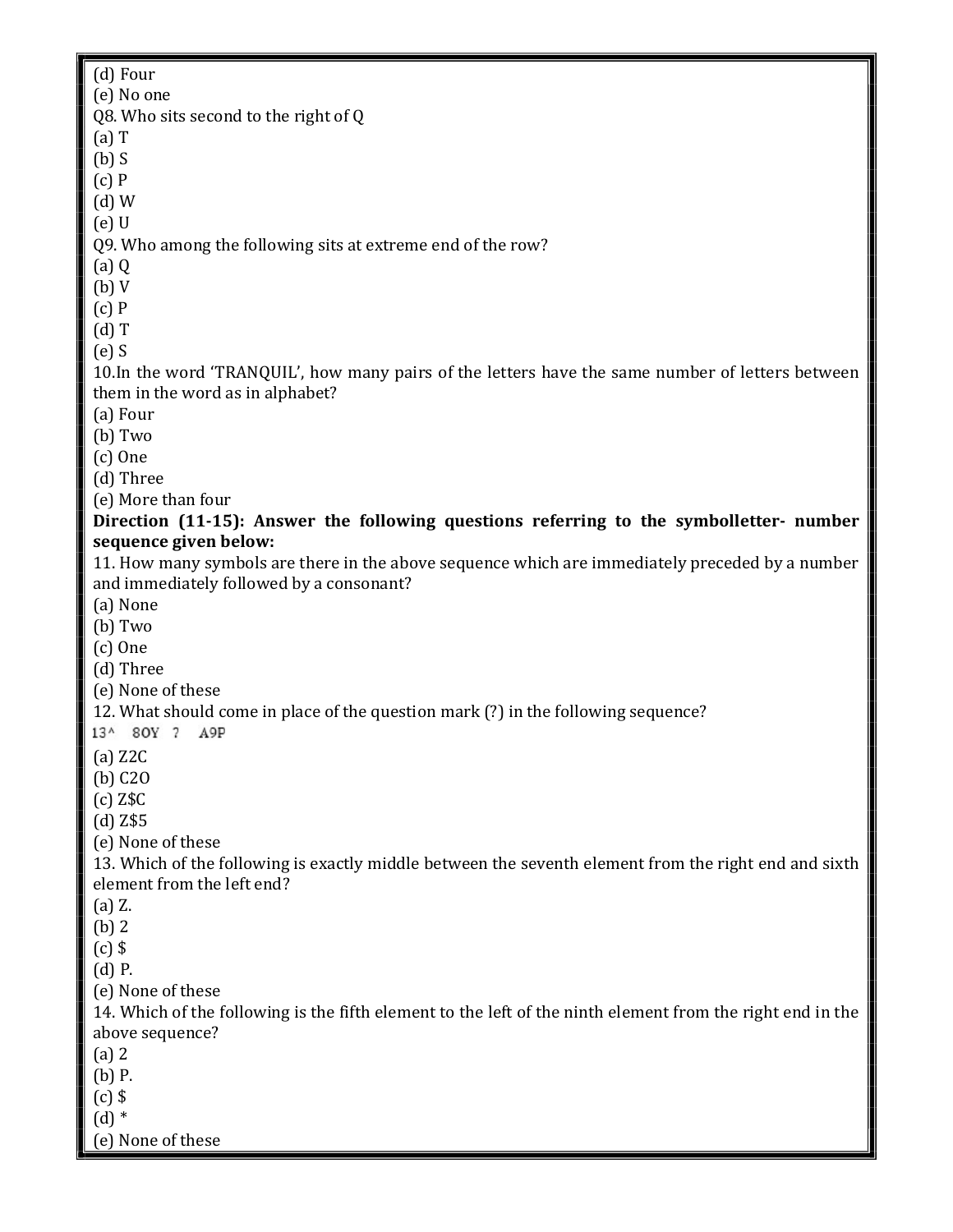15. If first and second halves of the above sequence are written in reverse order, then which will be the sixth element to the right of the fourteenth element from the right end? (a) L.  $(b)~$ (c) 6 (d) 9 (e) None of these Directions (16-17): Study the information carefully and answer the questions given below. Harjot starts walking from point A towards north east directions after walking some distance reached point B and starts moving to east direction and walks 6m.and reached point C , from there he takes a left turn and walks 3m to reach point D ,from there take a right turn and walk 5m to reach point E. Q16. What is the shortest distance between point E and C? (a) ∛34 (b)  $\sqrt{25}$  $(c)$   $\sqrt{34}$ (d) 2√8 (e) None of these. Q17. In which direction is A with respect to C? (a) North east (b) South West (c) East (d) West (e) South Direction (18-20): In these questions, relationship between different elements is show in the statements. The statements are followed by conclusions. Study the conclusions based on the given statements and select the appropriate answer: (a) If only conclusion I follows. (b) If only conclusion II follows. (c) If either conclusion I or II follows. (d) If neither conclusion I nor II follows. (e) If both conclusions I and II follow. Q18. Statements:  $W > Q \ge P < N \le A$ ;  $N > R = X$ Conclusions:  $I. A > X II. Q > N$ Q19. Statements:  $V \leq B \leq M = S \geq F \geq G = H$ Conclusions:  $I. M > G II. M = H$ Q20. Statements:  $L \le C \ge F > K \ge D > M$ Conclusions: I. L < F II. C > D Directions (21-25): Study the following information carefully and answer the questions given below-Eight boxes i.e. A, B, C, D, E, F, G and H are placed one above the another but not necessarily in the same order. Three boxes are placed between G and E. No box is placed between D and G. The number of boxes placed above the box D is same as the number of boxes placed below the box H. Box H is exactly between the box G and E. Box F which is at top most position is placed just above the box B. Box B is placed above the box D. Box A is placed above the box C, which is not placed at the bottom

most position.

21. How many boxes are placed below the box G?

- (a) Two
- (b) Four
- (c) Three
- (d) One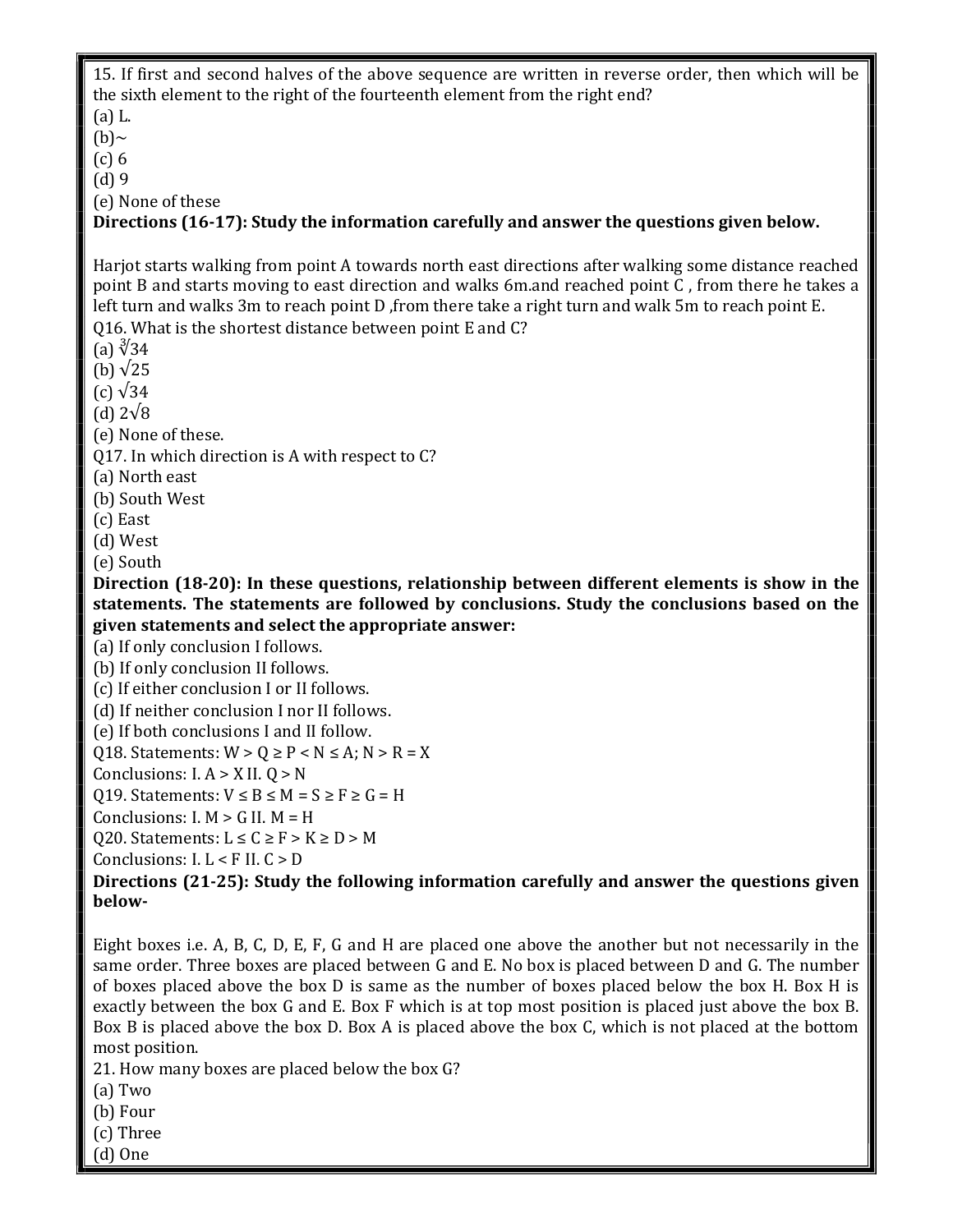(e) None of these

22. How many boxes are placed between B and G?

(a) None

(b) Two

(c) Three

(d) Five

(e) One

23. The number of boxes placed above C is same as the number of boxes placed below the box\_\_?

(a) Box B

(b) Box A

(c) Box F

(d) Box C

(e) None of these

24. Four of the following five are alike in a certain way and so form a group. Find the one who does not belong to that group?

(a) B. (b) G.

(c) D. (d) E.

(e) C.

25. Which of the following box is placed exactly between B and H?

(a) A. (b) G.

 $(c) D.$   $(d) C.$ 

(e) None of these

Directions (26-29): In each question below are given some statements followed by some conclusions. You have to take the given statements to be true even if they seem to be at variance with commonly known facts. Read all the conclusions and then decide which of the given conclusions logically follows from the given statements, disregarding commonly known facts.

(a) If only conclusion I follows.

(b) If only conclusion II follows.

(c) If either conclusion I or II follows.

(d) If neither conclusion I nor II follows.

(e) If both conclusions I and II follow.

## Q26. Statements:

Only a few Students are Kids.

All Kids are Adults.

No Adults are Children.

## Conclusions:

I. Some Students are Children

II. No Children are Students

## Q27. Statements:

Only Classes are Schools

Only a few Classes are Colleges.

All Colleges are Universities.

## Conclusions:

I. No Schools are Universities II. Some Schools can be Colleges

## Q28. Statements:

Some Registers are not Diaries.

Only a few Diaries are Copies.

All Copies are Notebooks.

# Conclusions:

I. Some Registers can be Notebooks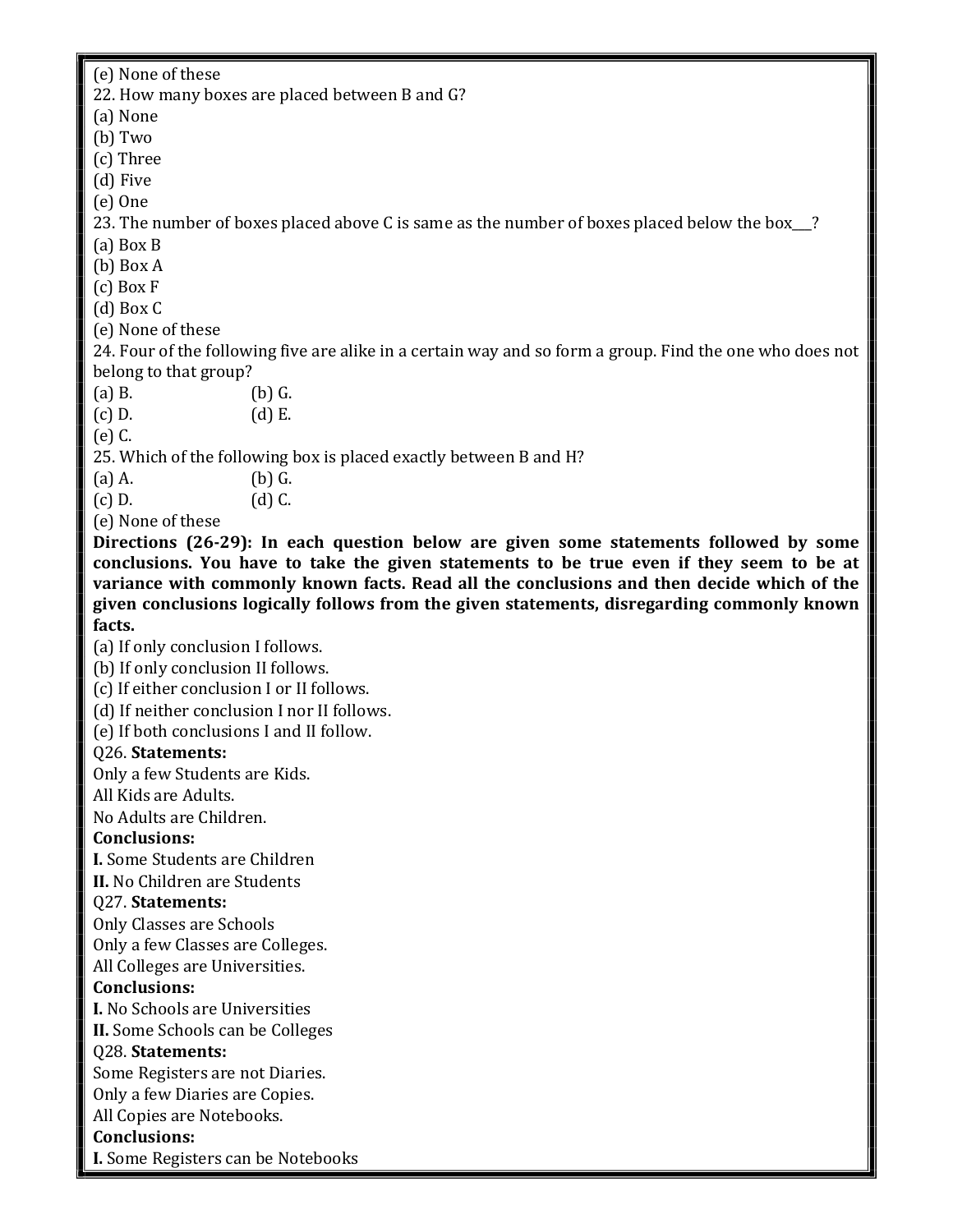II. Some Diaries are not Copies

#### Q29. Statements:

Only a few Phones are Laptops. Only Laptops are Computers. Some Laptops are Smartphones.

#### Conclusions:

I. Some Phones can be Computers II. Some Laptops are not Smartphones

30. I don't Remember

Directions (31-35): Study the following information carefully and answer the questions given below-

A, B, C, D, E, F, G and H are eight friends sitting in a circle facing the centre. F is on the immediate right of D while B is on the immediate left of E.A is neither sitting opposite to C nor H. And A is not the neighbour of H. E and H are sitting adjacent to C. Q31. Which of the following is wrong? I. F is to the immediate left of G. II. A is to the immediate right of D. III. H and D are sitting opposite each other. (a) Only I (b) Only II (c) Only III (d) Only II and III (e) All I, II and III Q32. Which of the following are two pairs of adjacent members? (a) AF and BC (b) FH and BG (c) AG and CE (d) BG and AG (e) None of these Q33. What is the position of G? (a) Fourth to the left of F. (b) Third to the left of B. (c) Third to the right of B. (d) Second to the left of D. (e)None of these Q34. Which of the following is/are correct? I. D is third to the left of E. II. D is fifth to the right of E. III. A and F are adjacent to each other. (a) Only I (b) Only II (c) Only I and II (d) Only II and III (e) All I, II and III Q35. If A and E interchange places and so do F and H, then (a) G and C are adjacent to F. (b) D and B are adjacent to A. (c) E is not sitting opposite A. (d) H is not sitting opposite F. (e) H is fourth to the left of C.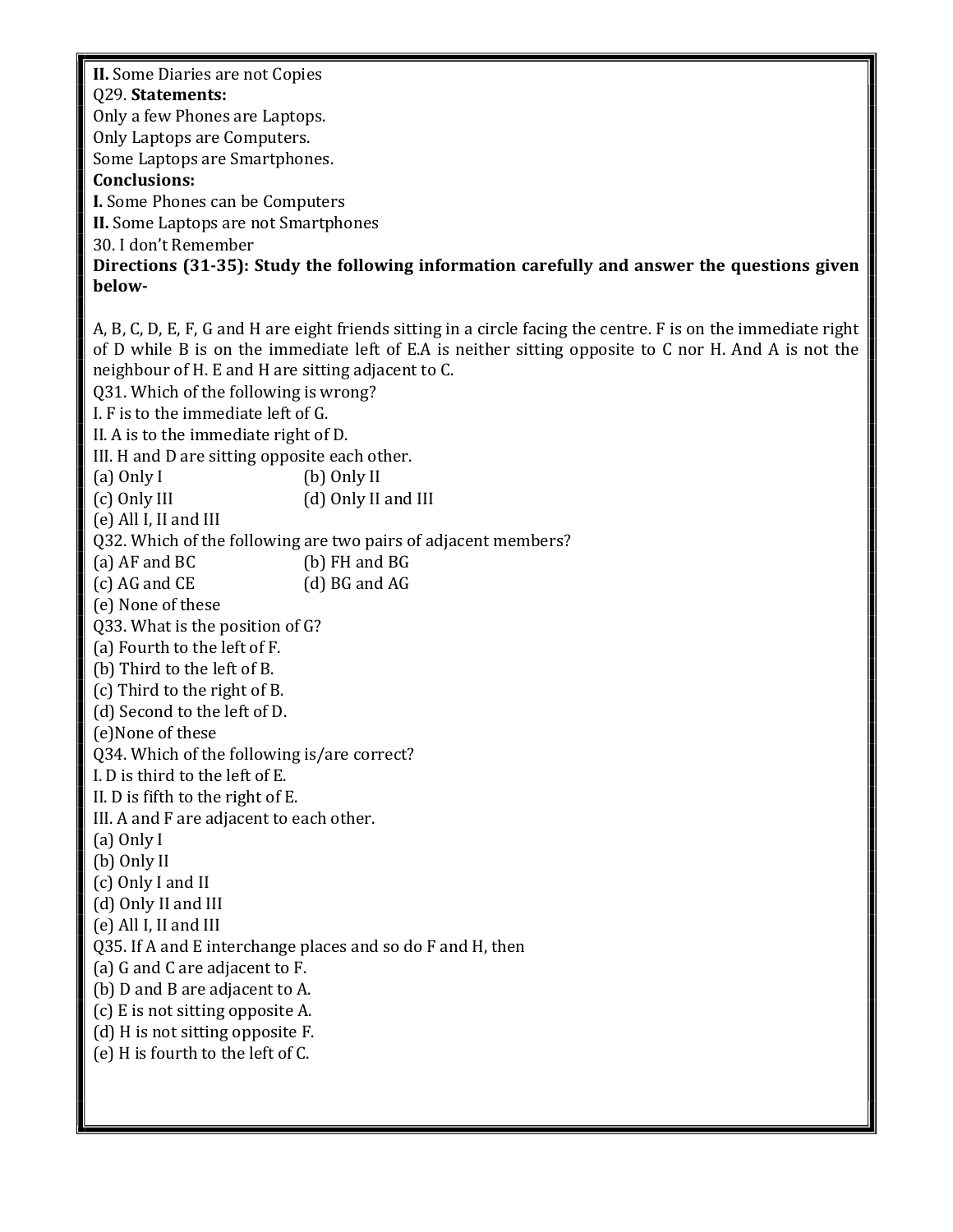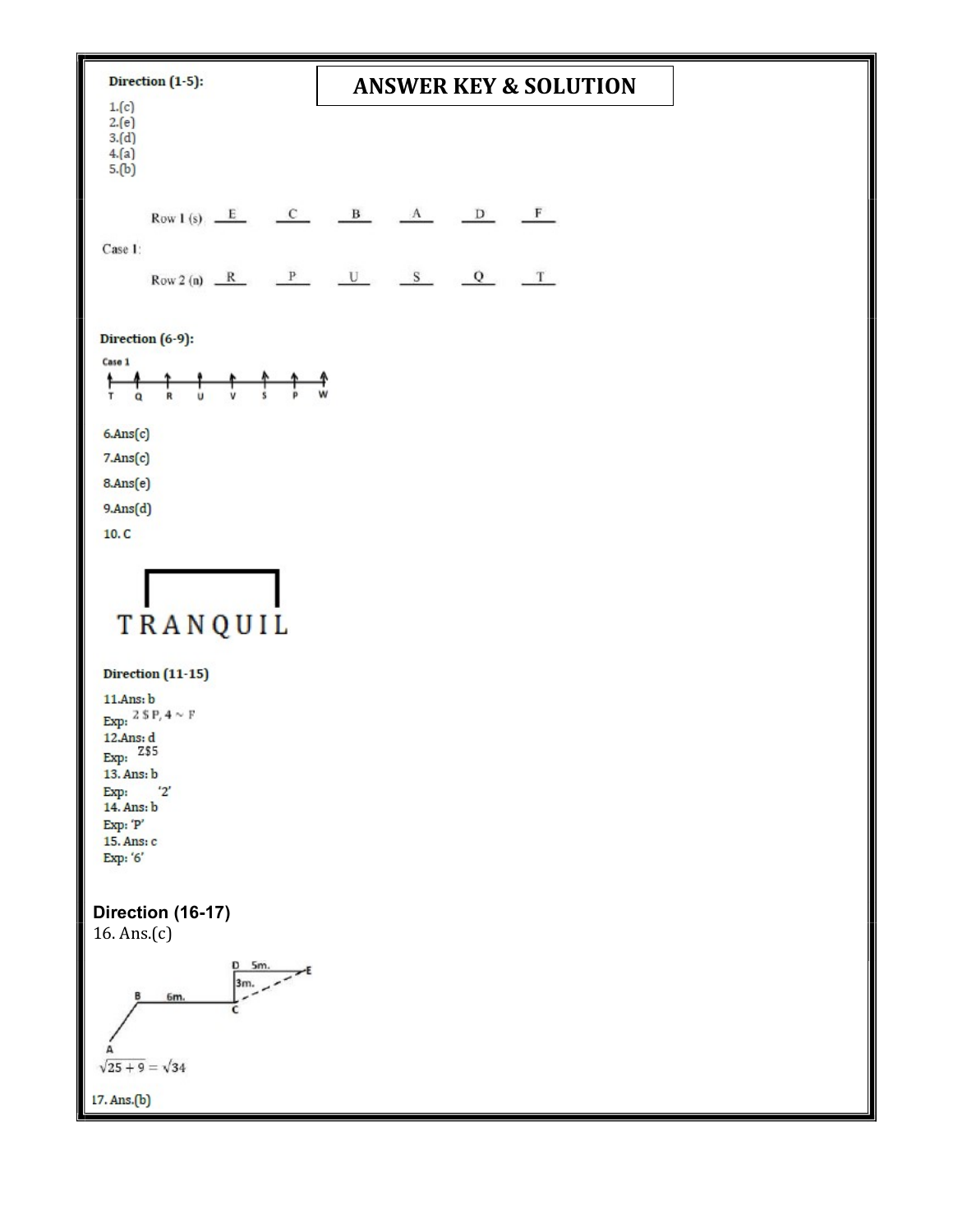

#### **Direction** (18-20):

18. Ans. (a)<br>Exp. I. A > X (True) II. Q > N (False)

19. Ans. (c)<br>Exp. I.  $M > G$  (False) II.  $M = H$  (False)

20. Ans. (b) Exp. I.  $L < F$  (False) II.  $C > D$  (True)

#### Direction (21-25)

21.b 22.e 23.a 24.d 25.b



Directions (26-29):  $26. Ans. (c)$